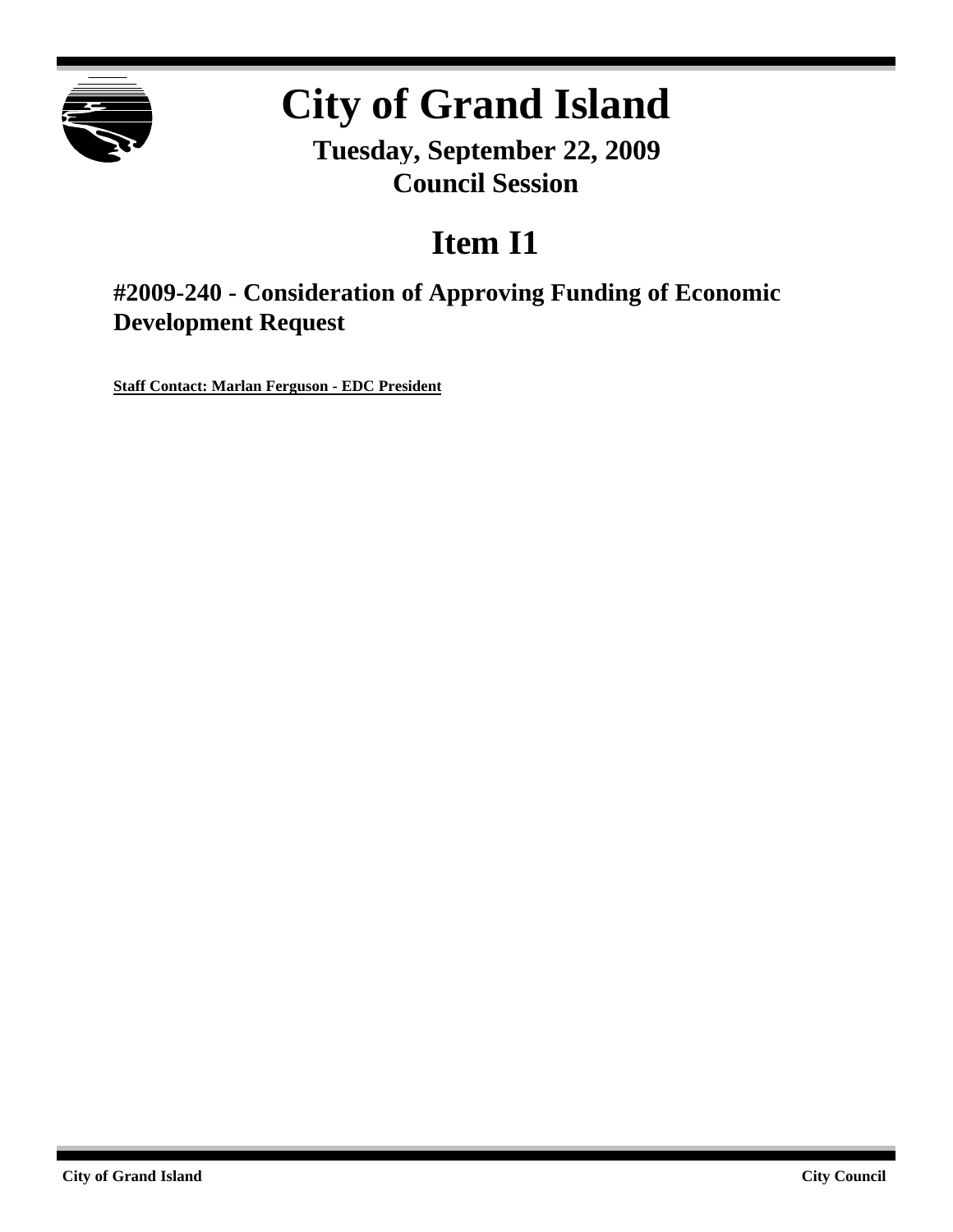### **Council Agenda Memo**

| From:           | Mary Lou Brown, Finance Director               |  |  |
|-----------------|------------------------------------------------|--|--|
| Meeting:        | September 22, 2009                             |  |  |
| Subject:        | Approving Economic Development Funding Request |  |  |
| Item $\#$ 's:   | $I-1$                                          |  |  |
| $Presenter(s):$ | Mary Lou Brown, Finance Director               |  |  |

#### **Background**

On July 22, 2003, the City Council approved Ordinance No.8830 adopting an Economic Development Program for the City of Grand Island in conformance with Neb. Rev. Stat. 18-2710. This provides for annual funding of \$750,000 by the City.

#### **Discussion**

A request has been received from the Grand Island Area Economic Development Corporation, duly approved by the Citizen's Review Committee for payment of \$350,000. Said funds to be used for operating expenses, community publicity, and promotion.

#### **Alternatives**

It appears that the Council has the following alternatives concerning the issue at hand. The Council may:

- 1. Approve the request for funds.
- 2. Disapprove or Deny the request for funds.
- 3. Modify the Resolution to meet the wishes of the Council.
- 4. Table the issue.

#### **Recommendation**

City Administration recommends that the Council approve the request for funds.

#### **Sample Motion**

Move to approve the request for funds to allow payment of \$350,000 to the Grand Island Area Economic Development Corporation.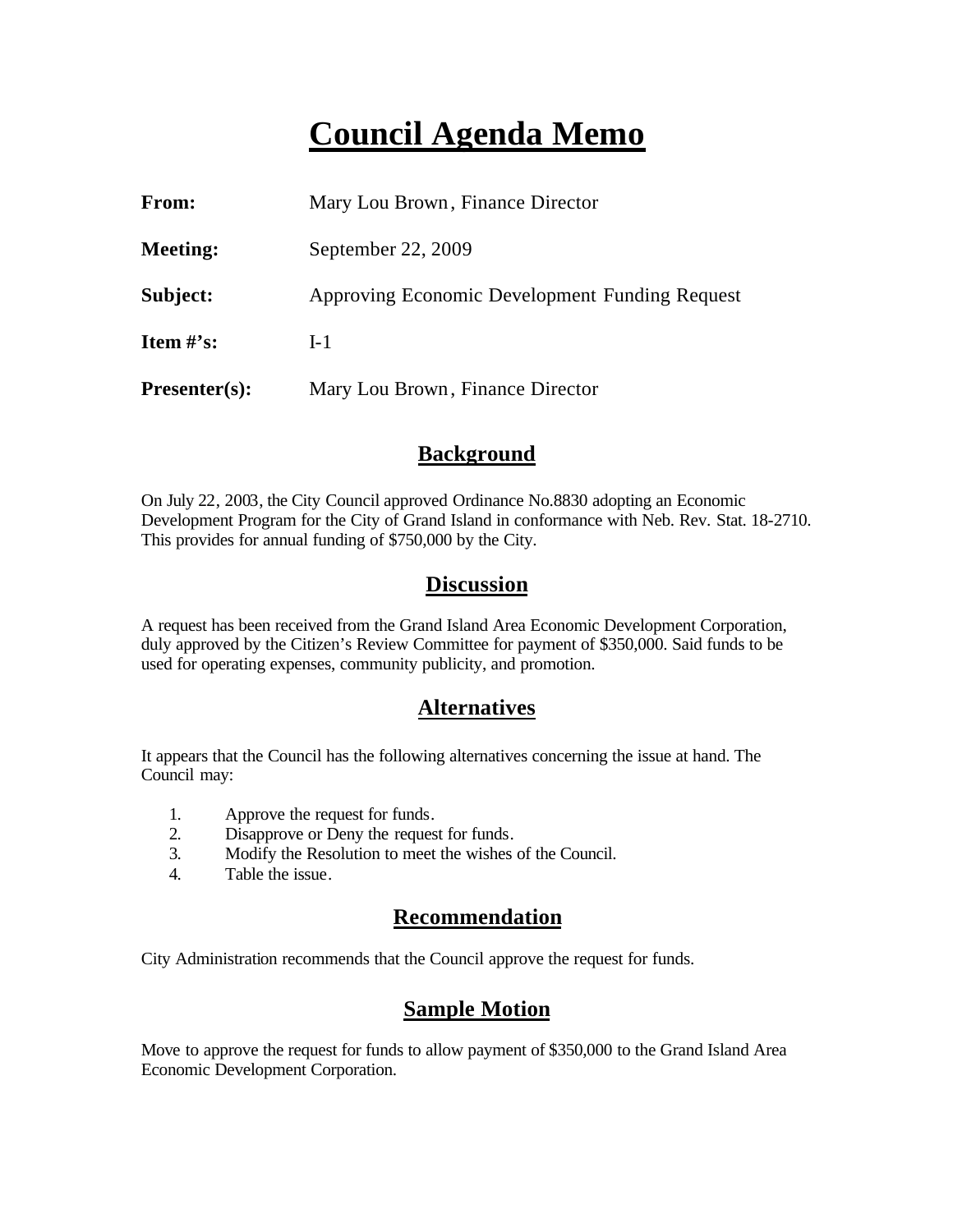

#### ANNUAL APPLICATION FOR ECONOMIC DEVELOPMENT LB-840 FUNDING

| 1. | <b>Applicant Business Name</b> | Grand Island Area Economic Development Corp.                                                                                                                                                          |  |  |  |
|----|--------------------------------|-------------------------------------------------------------------------------------------------------------------------------------------------------------------------------------------------------|--|--|--|
|    | Address                        | The Downtown Center, 308 North Locust, STE 400, Grand Island, NE 68801                                                                                                                                |  |  |  |
|    | Telephone<br>(308)             | 381-7500                                                                                                                                                                                              |  |  |  |
|    | <b>Email Address</b>           | mferguson@grandisland.org                                                                                                                                                                             |  |  |  |
|    | <b>Business Contact Person</b> | Marlan Ferguson, President                                                                                                                                                                            |  |  |  |
|    | Telephone<br>(308)             | 381-7500                                                                                                                                                                                              |  |  |  |
| 2. | Business Organization:         | Partnership<br>Corporation<br>$\mathsf{X}$<br>Other<br>Proprietor                                                                                                                                     |  |  |  |
| 3. | <b>Business Type:</b>          | Startup<br>Existing<br>x.<br><b>Business Buyout</b><br>Spec Building<br>Other                                                                                                                         |  |  |  |
| 4. | Project Location:              | Within the city limits of Grand Island, Nebraska<br>$\mathsf{x}$<br>Outside the city limits, but within the 2 mile zoning jurisdiction<br>Outside the zoning jurisdiction of Grand Island in (county) |  |  |  |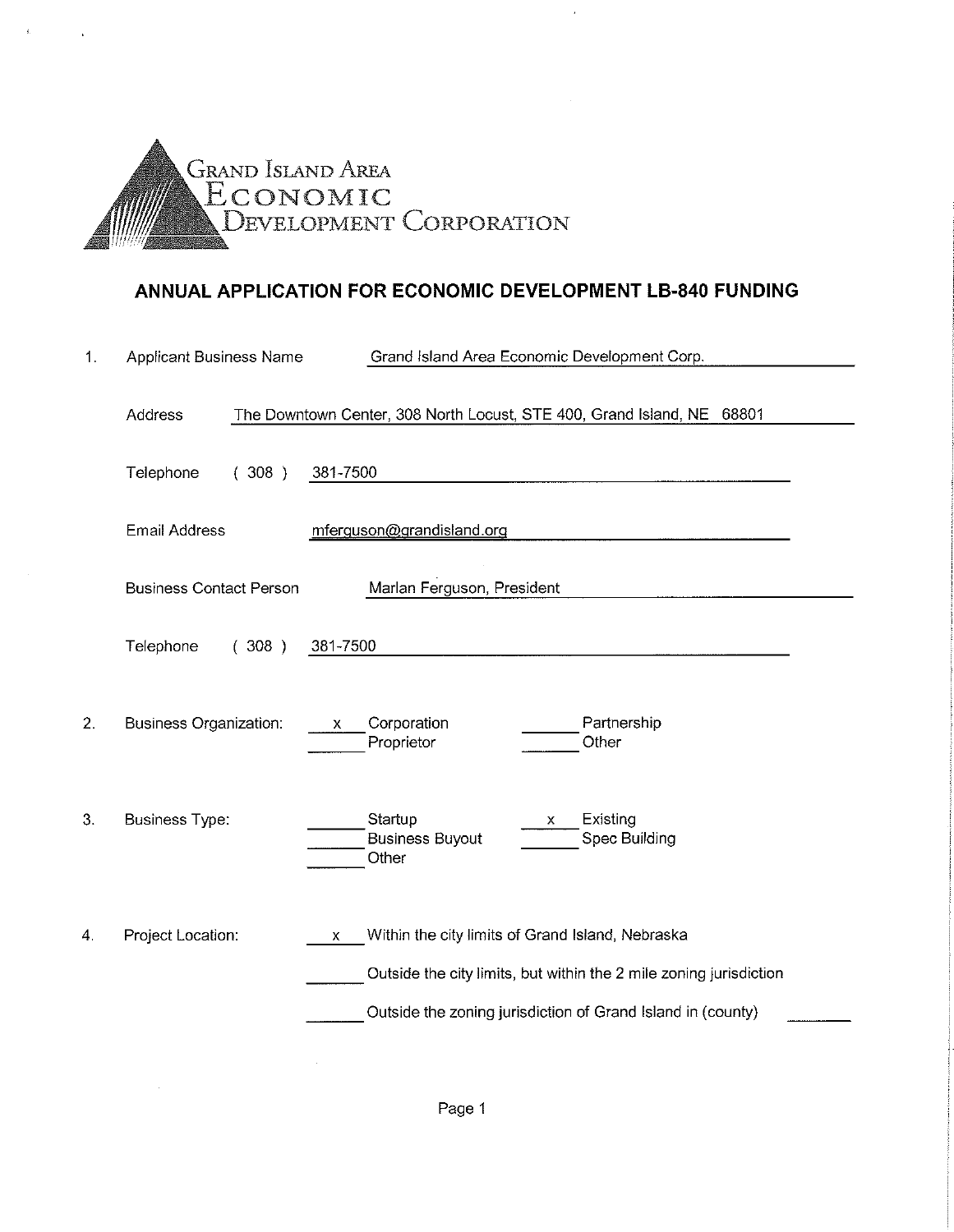| Product or Services Provided:                       | Economic growth, job creation, expansion of the tax                                           |     |
|-----------------------------------------------------|-----------------------------------------------------------------------------------------------|-----|
| base, and support for current businesses.           |                                                                                               |     |
|                                                     |                                                                                               |     |
|                                                     |                                                                                               |     |
| Project Description:                                | Operating overhead to include salaries and benefits, occupacy                                 |     |
|                                                     | costs, supplies, business recruitment, and community publicity. To offset cost associated     |     |
|                                                     | with infrastructure including: interest, real estate taxes, maintenance, advertising, special |     |
| asessments to city, debt service payments.          |                                                                                               |     |
|                                                     |                                                                                               |     |
| Project Timetable:                                  | October 1, 2009 thru Sepember 30, 2010                                                        |     |
|                                                     |                                                                                               |     |
|                                                     |                                                                                               |     |
| Employment Information:                             |                                                                                               |     |
| Current number of employees                         | (full-time equivalent)<br>$\overline{2}$                                                      |     |
| Proposed number of employees                        | (full-time equivalent)<br>N/A                                                                 |     |
| What is the average hourly wage for all employees?  | N/A                                                                                           |     |
| Number of new jobs to be created                    | N/A<br>(full-time equivalent)                                                                 |     |
| What would be the average hourly wage for new jobs? | N/A                                                                                           |     |
| Number of jobs to be retained, if any               | (full-time equivalent)<br>N/A                                                                 |     |
|                                                     | Please descsribe all benefits which the business provides to employees:                       | N/A |
|                                                     |                                                                                               |     |
|                                                     |                                                                                               |     |
|                                                     |                                                                                               |     |
|                                                     |                                                                                               |     |

 $\mathcal{F}^{\text{max}}_{\text{max}}$  and  $\mathcal{F}^{\text{max}}_{\text{max}}$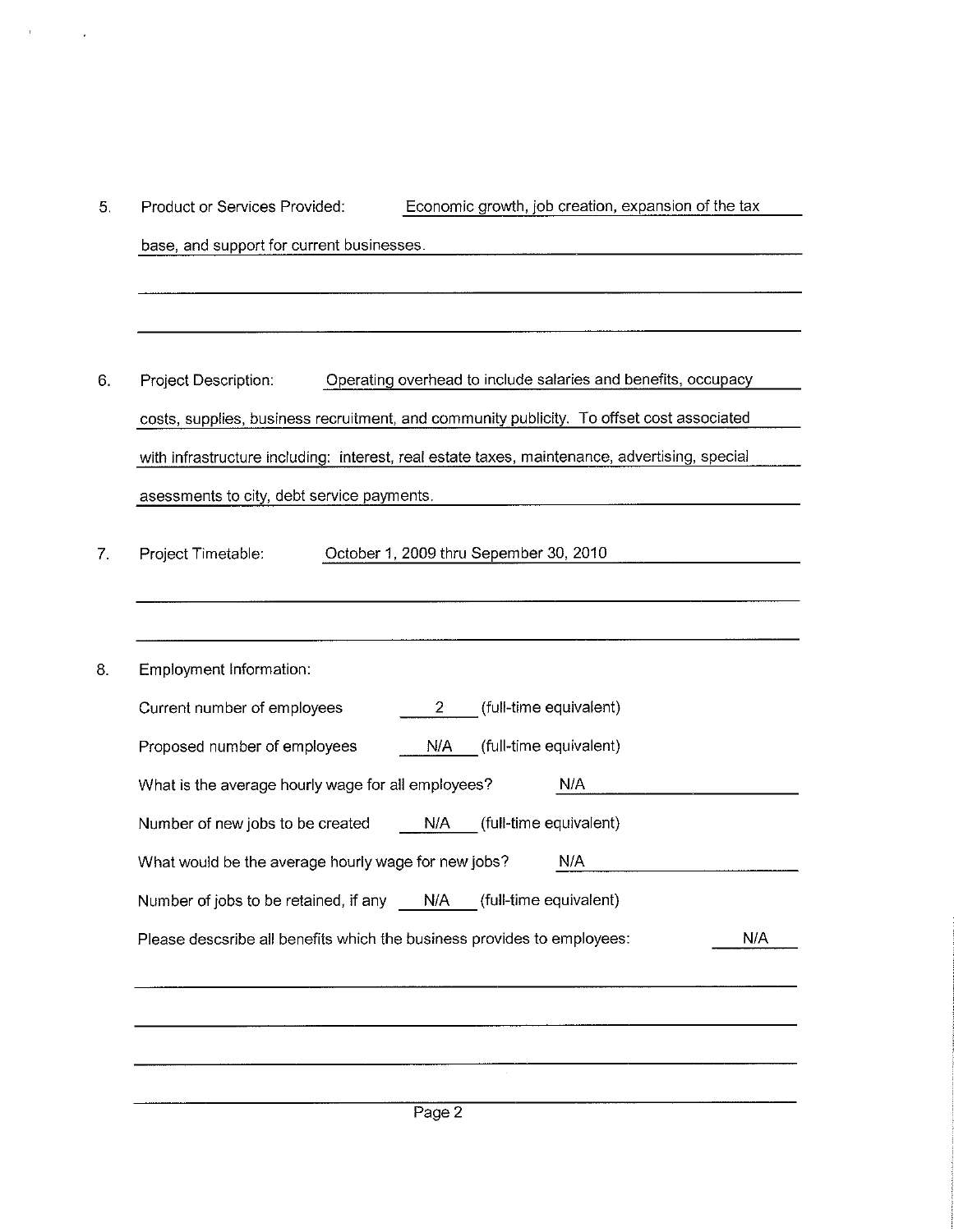9. The request for \$350,000 funding from LB-840 funds is Financing/Incentives Requested: for the fiscal year beginning October 1, 2009 thru Sepember 30, 2010. Application being made is to continue Economic Development within Hall County under state statue 13-315 and 18-2721 (LB-840).

NOTE: Additional Information may be required and made part of this application by attachment.

To the best of my knowledge, this application and supporting information is accurate, and may be relied upon by representatives of the Grand Island Area Economic Development Corporation (GIAEDC).

<u>Marlan Ferguson</u> By:

President

Title

Date: 08/13/2009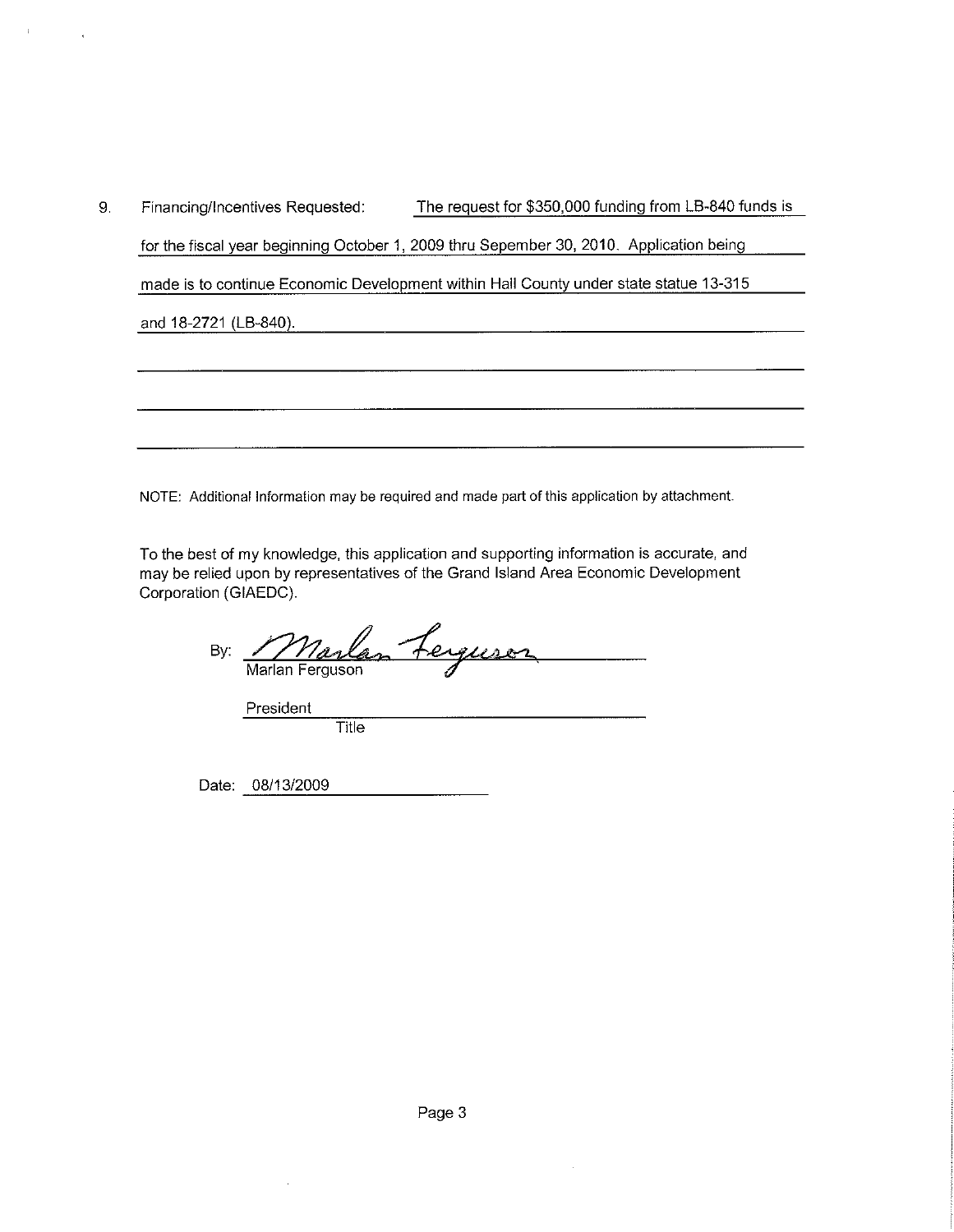| Date Referred to Grand Island Area Economic Development Corp. Executive Committee: |                                              |                                                                                                                                                                                                                                      |                                                                                                                                                                                                                                  |                                                     | 8/13/2009        |
|------------------------------------------------------------------------------------|----------------------------------------------|--------------------------------------------------------------------------------------------------------------------------------------------------------------------------------------------------------------------------------------|----------------------------------------------------------------------------------------------------------------------------------------------------------------------------------------------------------------------------------|-----------------------------------------------------|------------------|
| Approved: x                                                                        |                                              | Disapproved:                                                                                                                                                                                                                         |                                                                                                                                                                                                                                  |                                                     | Date: 08/13/2009 |
| Comments:                                                                          |                                              |                                                                                                                                                                                                                                      | <u> 1989 - Johann Stoff, deutscher Stoff, der Stoff, deutscher Stoff, der Stoff, der Stoff, der Stoff, der Stoff, </u>                                                                                                           |                                                     |                  |
| Signature of Chairman:                                                             |                                              | <u>and the company of the company of the company of the company of the company of the company of the company of the company of the company of the company of the company of the company of the company of the company of the com</u> | Kent Coen, Chairman                                                                                                                                                                                                              | $\frac{2}{\sqrt{2}}$                                |                  |
|                                                                                    | Date Referred to Citizen's Review Committee: |                                                                                                                                                                                                                                      | 9/9/2009                                                                                                                                                                                                                         |                                                     |                  |
| Approved: $X$                                                                      |                                              | Disapproved:                                                                                                                                                                                                                         | <u> 1980 - Jan Amerikaan Staatsman (</u>                                                                                                                                                                                         |                                                     | Date: 09/09/2009 |
| Comments:                                                                          |                                              |                                                                                                                                                                                                                                      | t a construction de la construction de la construction de la construction de la construction de la constructio<br>L'époque le construction de la construction de la construction de la construction de la construction de la con |                                                     |                  |
| Signature of Chairman:                                                             |                                              |                                                                                                                                                                                                                                      | Dehn Renter                                                                                                                                                                                                                      | the contract of the contract of the contract of the |                  |
|                                                                                    | Date Referred to City Council:               | 9/22/09                                                                                                                                                                                                                              |                                                                                                                                                                                                                                  |                                                     |                  |
| Approved:                                                                          |                                              | Disapproved:                                                                                                                                                                                                                         |                                                                                                                                                                                                                                  | Date:                                               | 09/22/2009       |
| Comments:                                                                          |                                              |                                                                                                                                                                                                                                      |                                                                                                                                                                                                                                  |                                                     |                  |
| Signature of Mayor:                                                                |                                              |                                                                                                                                                                                                                                      | Margaret Hornady                                                                                                                                                                                                                 |                                                     |                  |

 $\cdot$ 

 $\alpha$ 

 $\mathcal{A}^{\mathcal{A}}$ 

Page 4